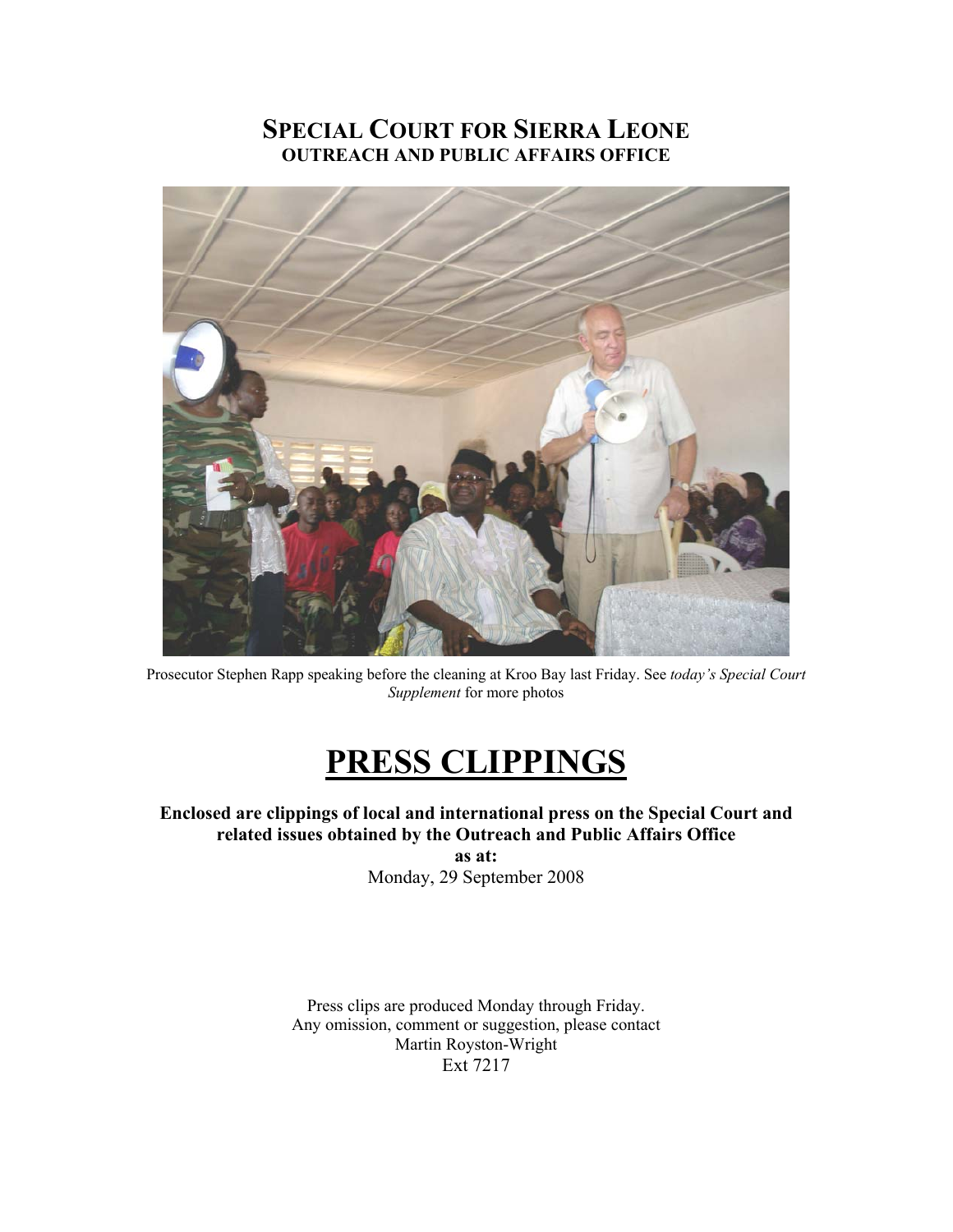| <b>Local News</b>                                                                      |            |
|----------------------------------------------------------------------------------------|------------|
| Army Gives Kroo Bay a Facelift / Awoko                                                 | Page 3     |
| Excerpts from Address to the 63rd Session of the United Nations/ Standard Times        | Page 4     |
|                                                                                        |            |
| <b>International News</b>                                                              |            |
| Extra Support for the Prosecution of Sierra Leonean War Criminals / www.minbuza.nl     | Page 5     |
| Report from The Hague / BBC World Service Trust                                        | Page 6     |
| Prosecution Witness TF1-173 Tamba Mondeh Takes the Stand / WWW. Charlestaylortrial.org | Pages 7-8  |
| UNMIL Public Information Office Complete Media Summaries / UNMIL                       | Pages 9-11 |
| <b>Special Court Supplement</b>                                                        |            |
| Kroo Bay Outreach in Pictures / Outreach and Public Affairs                            | Page 12    |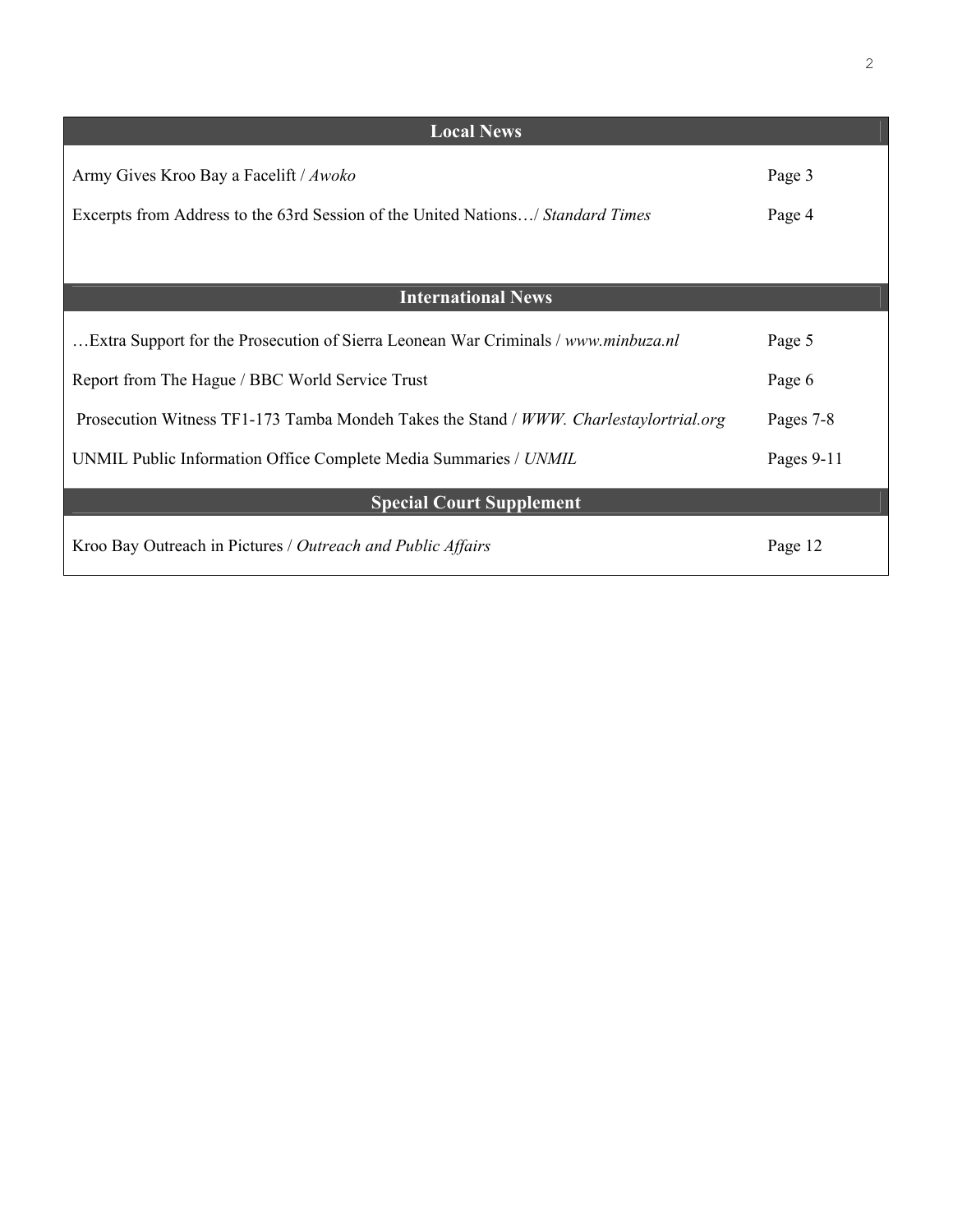

**By Samuel John** n a bid to change the image of the Republic of Sierra Leone Armed Forces (RSLAF), 'some members of the Army have embarked on a massive cleaning exercise at 'Samba Gutter' Kroo Bay, an exercise which is aimed at forestalling

further flooding disaster. The exercise which attracted the Defense Minister Palo Conteh, Chief of Defense Force Brigadier Alfred Nelson-Williams, officers and other ranks of the Military was done in conjunction with the Special Court.

Speaking to Awoko at the cleaning site, CDS Nelson-Williams noted that "our slogan is serving the nation, which we had done marvelously during the 11 year-old civil war, and now that peace has been attained, we should identify

ourselves with the problems facing the nation.'

He went on to explain that all over world the "military has been at the receiving end through tax payers' money, and this cleaning exercise is a pleasant way to pay back the public.'

CDS Nelson-Williams also revealed that very soon he would be leading his officers, men and women of the force to render the necessary assistance to the Freetown City Council by cleaning cemeteries in the City. He disclosed that the military would also render the necessary assistance to the Freetown City Council as they embark on the reconstruction of the Regent Street Bridge which is a major link to Eastern Police vicinity.

The army engineers, he

said, would soon do the quantity survey for the City Council and also provide free labour, indicating that its pay back time for him and his troops.

In handing over the equipments to the CDS, the Special Court Prosecutor Stev Rapp confirmed that they are here to help the country in its post conflict development and to contribute to peace.

The Special Court Prosecutor observed that since the flooding occurred at Kroo Bay, consultations have been going between the court and the military to render the necessary assistance to the community.

Staff of the Special Court, he disclosed, contributed the sum of



Military personnel cleaning the "Samba" gutter last Friday, (Inset) Defence Minister Palo Conteh holding a shovel as he is being flanked by Special Court

Le3 million and it was used to purchase equipments like rakes, picks, head pans, shovels and machetes.

Adding his voice to the speeches before the cleaning exercise, Defense Minister Alfred Palo Conteh stated that the new SLA is development-oriented,

Prosecutor Stev Rapp<br>reiterating the statement made by the CDS that they are ready to provide services to the people of Sierra Leone in order to transform their life style.

Commenting, the Deputy Prosecutor of the Special Court, Joseph F. Kamara noted that the move is to

sympathize with the flood victims and to enhance the court/community relations; while Patrick Fatoma of the Outreach section told the audience that the court is not only limited to judicial functions but also engage in Special Court Military assistance.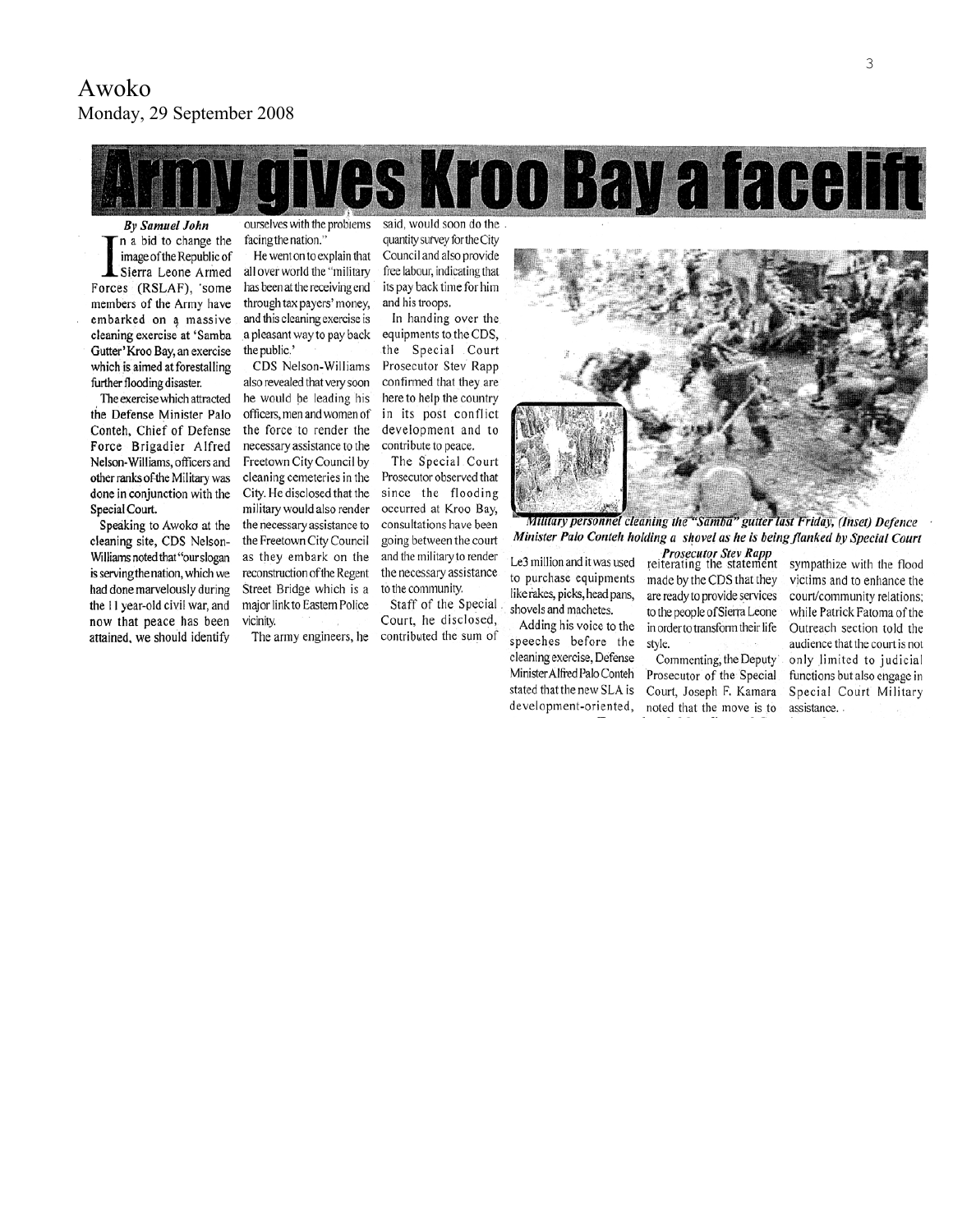# Standard Times Online

Friday, 26 September 2008

### **Excerpts from address to the 63rd Session of the United Nations General Assembly by His Excellence DR. Ernest Bai Koroma, President of the Republic of Sierra Leone**

…The UN-backed Special Court for Sierra Leone, and the Truth and Reconciliation Commission, have made extraordinary contributions in establishing the rule of law, and fighting against impunity so that the people of Sierra Leone can put their tragic past behind and look forward to the future. Without reconciliation, tolerance and the rule of law there can be no true and lasting peace.

The Special Court has established legal principles that will endure beyond its anticipated closure in 2010. I want to commend the efforts of the Special Court to engage both my Government and the international justice community to make preparations for any residual issues that might remain following its closure. The facilities of the Special Court in the heart of our historic capital Freetown will be inherited by Sierra Leone, and we will explore the best possible use for them.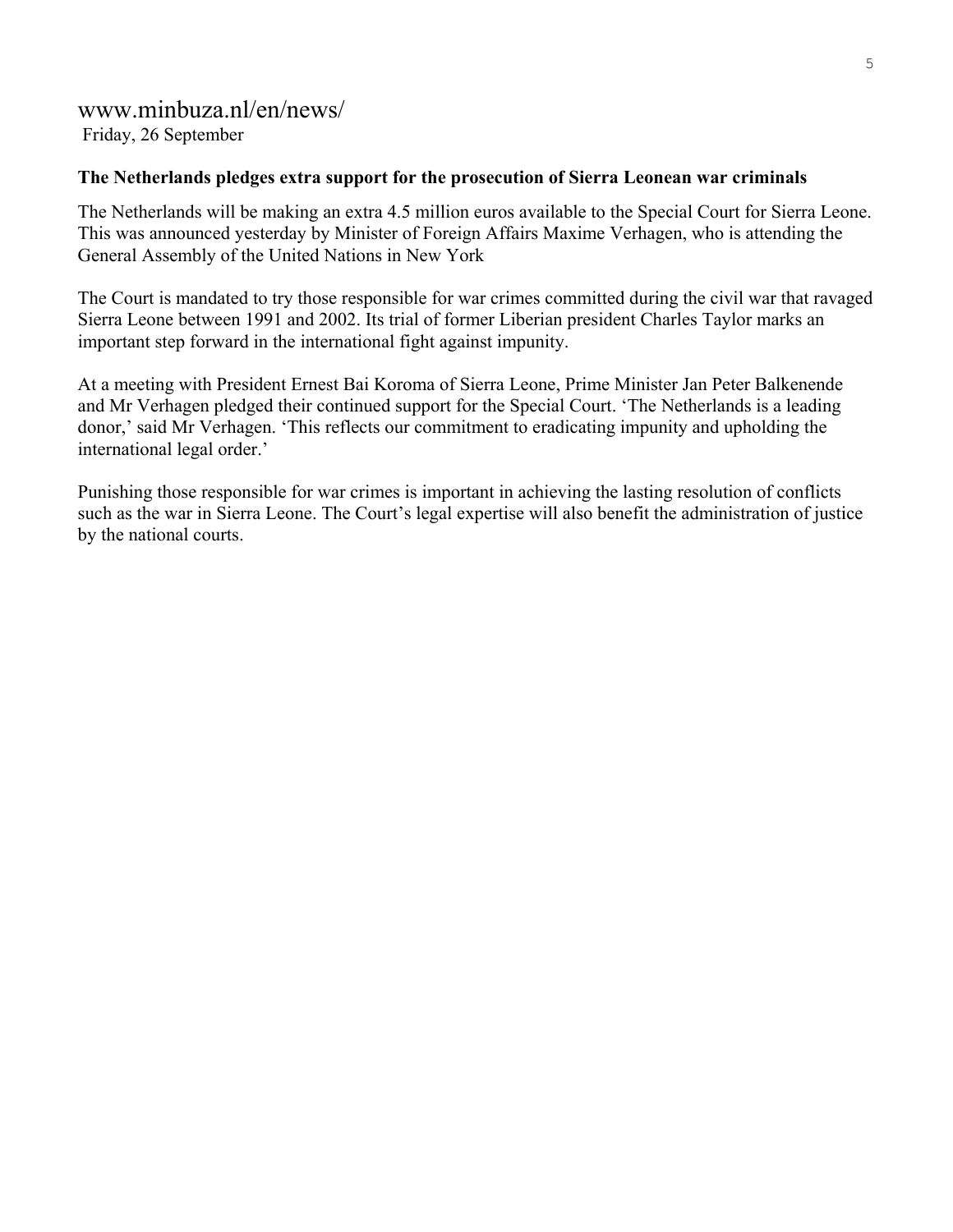# BBC World Service Trust

Friday, 26 September 2008

### **Report from The Hague**

The normal sitting of the Special Court for Sierra Leone in The Hague was disrupted on Friday by the excessive outpouring of grief by the Prosecution 45<sup>th</sup> witness testifying against Charles Taylor. On direct examination, the outspoken and dramatic story teller lost his concentration and speech and wept loudly.

BULL: Weeping and shrieking sound of witness

JUDGE: We'll adjourn temporarily to allow the witness to recover his composure.

CHEESEMAN: Emmanuel Bull, both Crime Based and Insider Witness, weeping over his condition when he surrendered to Nigerian ECOMOG on May 10, 1998 in Jaima Nimikoro, Kono District inside Sierra Leone during that country's civil war. Mr. Bull recovered from his grief after nearly one hour. He was first captured as a civilian, but later enlisted into the AFRC and RUF rebel forces as a fighter. Mr. Bull testified that he surrendered when he and 60 AFRC and RUF rebels fell in an ECOMOG ambush. Emmanuel said the rebels had gone on an operation code named Operation Clear The Way and No Living Thing. Mr. Bull told the court he was at the point of death when he surrendered to ECOMOG. He recalled that the civilians told ECOMOG to hand him over to them, but the peacekeepers refused.

Mr. Bull's cross-examination with Lead Defence Counsel Courtney Griffiths was shorter than one expected. Prosecution did its direct examination with Emmanuel for one and half days, but the cross examination lasted for just a few hours.

Mr. Griffiths cross-examination rested heavily on the relationship between witness Bull and two women only identified in court as A and B who were allegedly raped by the rebels. Mr. Griffiths said he detected inconsistency in the witness's testimonies, but Justice Julia Sebutinde came to the rescue of the witness.

GRIFFITHS: Both the names that you have written on that piece of paper, according to this paragraph, were connected to you in a certain way, that's right isn't it?

BULL: Yes, the other name is connected to me.

GRIFFITHS: Both of them, yes? But you didn't tell us that yesterday. Yesterday you told us it was only A that was connected to you. How did you forget that B was also connected to you?

BULL: I cannot forget that B is connected to me. I think I mentioned that everywhere in my statement.

JUDGE: Mr. Griffiths, to be fair to the witness, (indistinct) that this witness wrote- he wrote not only the full names of A and B, but also the relationship with A and B.

GRIFFITHS: Can I have a look at that?

JUDGE: To be fair to the witness, it does state the relationship with B to A.

CHEESEMAN: The prosecution  $45<sup>th</sup>$  witness has completed his testimonies, and the  $46<sup>th</sup>$  witness is expected to take the stand on Monday. According to the prosecution witness' list, there are 27 more live witnesses to be put on the stand.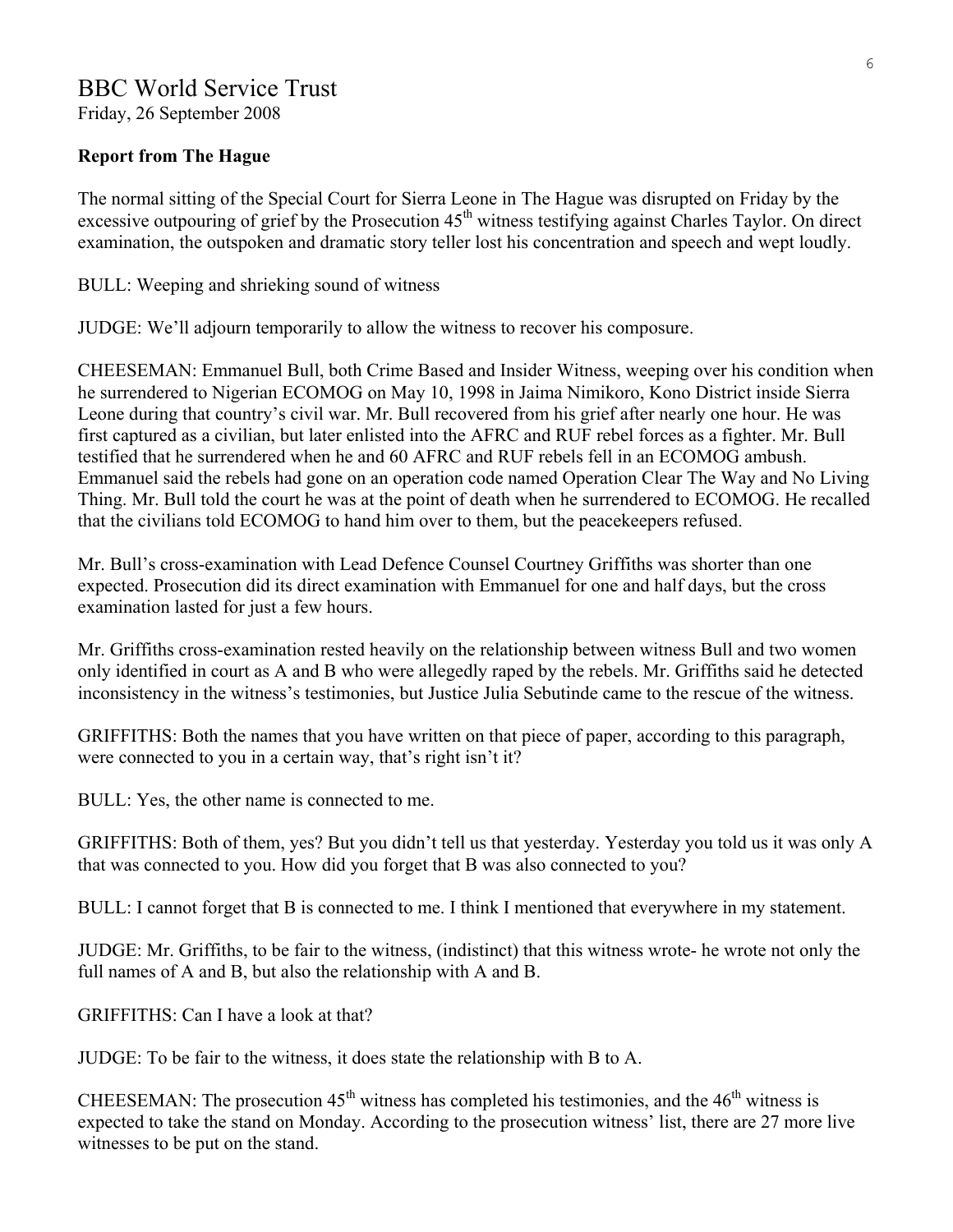# Charlestaylortrial.org

## Monday, 29 September 2008

### **Morning Session: Prosecution Witness TF1-173 Tamba Mondeh Takes the Stand**

Prosecutor Alan Werner made an application to rescind the pre-trial protective measures the new prosecution witness TF1-173 has been enjoying, the witness would like to testify in open Court.

The Defense does not oppose a general rescission but does not waive the right to challenge a rescinding application.

After having conferred the judges decided the witnesses' protective measures to be rescinded. The witness was sworn in and will be testifying in Kono. Prosecutor Alan Werner will examine the witness and Lead Defense Counsel Courtenay Griffiths will cross-examine the witness.

### **Background**

The name of witness TF1-173 is Tamba Mondeh, he lives in Motema, Kono, Sierra leon he speaks Kono and a little Krio, he is married and has four children.

#### **Escaping the rebels**

At the time when the government of President Kabbah was ousted by the AFRC, the witness was living in Motema with his family. The rebels came and harassed people, so he fled with his family to a village in the bush called Sawako. They stayed there for a while but then moved to another village called Timgbor, where he and his family also stayed for a while. From there they went to another village but Mondeh cannot remember the name of the village. They spent about three weeks there, the rebels came and caused destruction. From there they fled to Kangama Ngorama, where they stayed not very long. The witness saw a man there whose arms and neck were mutilated by the rebels.

ECOMOG soldiers in the village took this victim to Kenema hospital where he could be treated. A child of the witness, Sahr Mondeh fell ill and died in Kangama Ngorama. Later Mondeh heard that ECOMOG soldiers were in Ngaiama, Nimikoro and also in Bumpeh and Koidu. Whenever ECOMOG would capture a place, an announcement would come from Freetown. Then people would go there to be safe from the rebels. The witness and his family also went to Ngaiama, Nimikoro, then to Bumpeh and then to Motema. ECOMOG was there too. In Motema Mondeh and his family stayed in the house of Samuel Bull. A lot of civilians were in that house, a house under construction. Mondeh and his family and others were on the ground floor.

#### **Attack by the rebels in Motema**

One day the witness and the other civilians were sleeping in the house and they heard whispering outside. The rebels had come. The house did not have a door, they used to block the door with a zink. When the civilians wanted to go outside the rebels told them to go back in the house. They returned into the house. The rebels outside said that the civilians did not want them, but ECOMOG and that therefore all civilians would be killed by their leader Fixobio. The witness was inside the house, but he could hear them say this. The witness knew Fixobio from the time he was doing diamond mining. The rebels went inside the house and took the civilians outside. The witness was inside and a rebel shot him in the chin/throat. He has a scar of about 9 cm going from his lower lip until his adam's apple as a result of that. Another man called Aiah and his young daughter were shot and died. After the shooting of the three of them all civilians were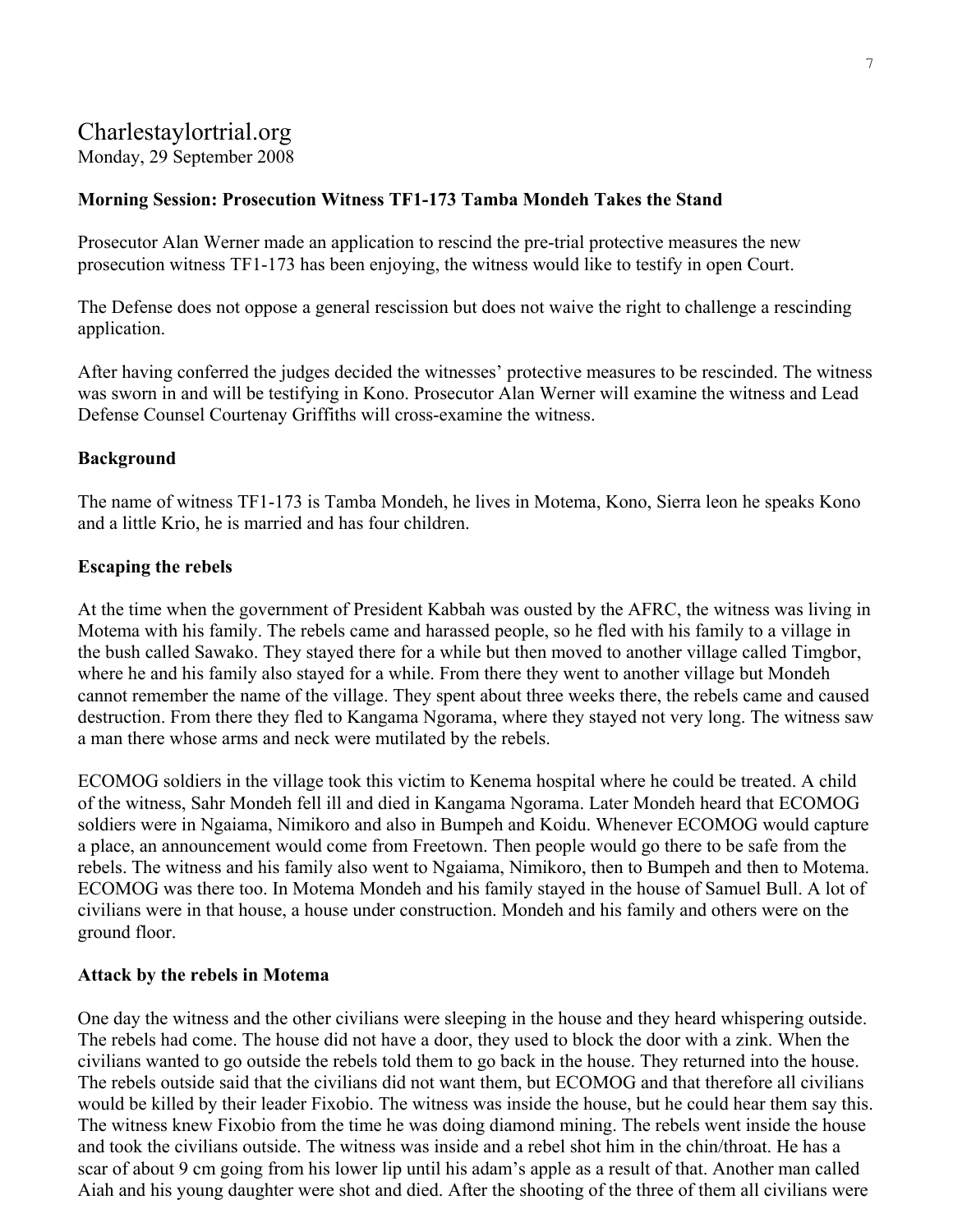brought outside and were told to queue. Outside the witness saw Fixobio face to face and he recognised him. Then the witness heard the sound of gunshots. The rebels were shooting, they broke people's legs, they broke people's arms, they killed people.

The witness's wife's foot was broken this way. His child too was shot in his shoulder. The witness himself fell down in a bush. He removed his shirt and tied it around his chin. Mondeh has witnessed the rebels set two houses on fire. Later ECOMOG soldiers arrive in an armoured car from Koikema. The rebels left and the ECOMOG soldiers came to the civilians. Later that day the witness went into Motema town and saw many corpses on the street. ECOMOG said that if the rebels would come, the civilians should not run, because the ECOMOG would take care to them. When he was in the hospital in Lebanon, Kono District, Mondeh heard from Samuel Bull, who visited him there, that 25 people were killed by the rebels on that day.

Later the wounded were transported from there in a vehicle to Makeni by ECOMOG. On the way to Makeni a man, who had been shot in his back, died. The wounded were brought to a hospital in Makeni where they were treated. The following morning ECOMOG returned to take the patients to Freetown to the Konot (spelling?) hospital where they received further treatment. The witness was in the hospital for a year for his chin. His jaw bone is not like it used to be as a result of what happened at the time in Motema.

Even while talking his chin and head hurt. He cannot work to take care of his family, he is a beggar. He is not able to work because of these injuries caused by the shooting of the rebels. He feels pain in his heart that he cannot take care of his family.

The Prosecution has no further questions and Court is adjourned for the mid-morning break 10 minutes early due to the absence of Lead Defense Counsel Griffiths who is on his way to Court and who will cross-examine the witness after the mid-morning break.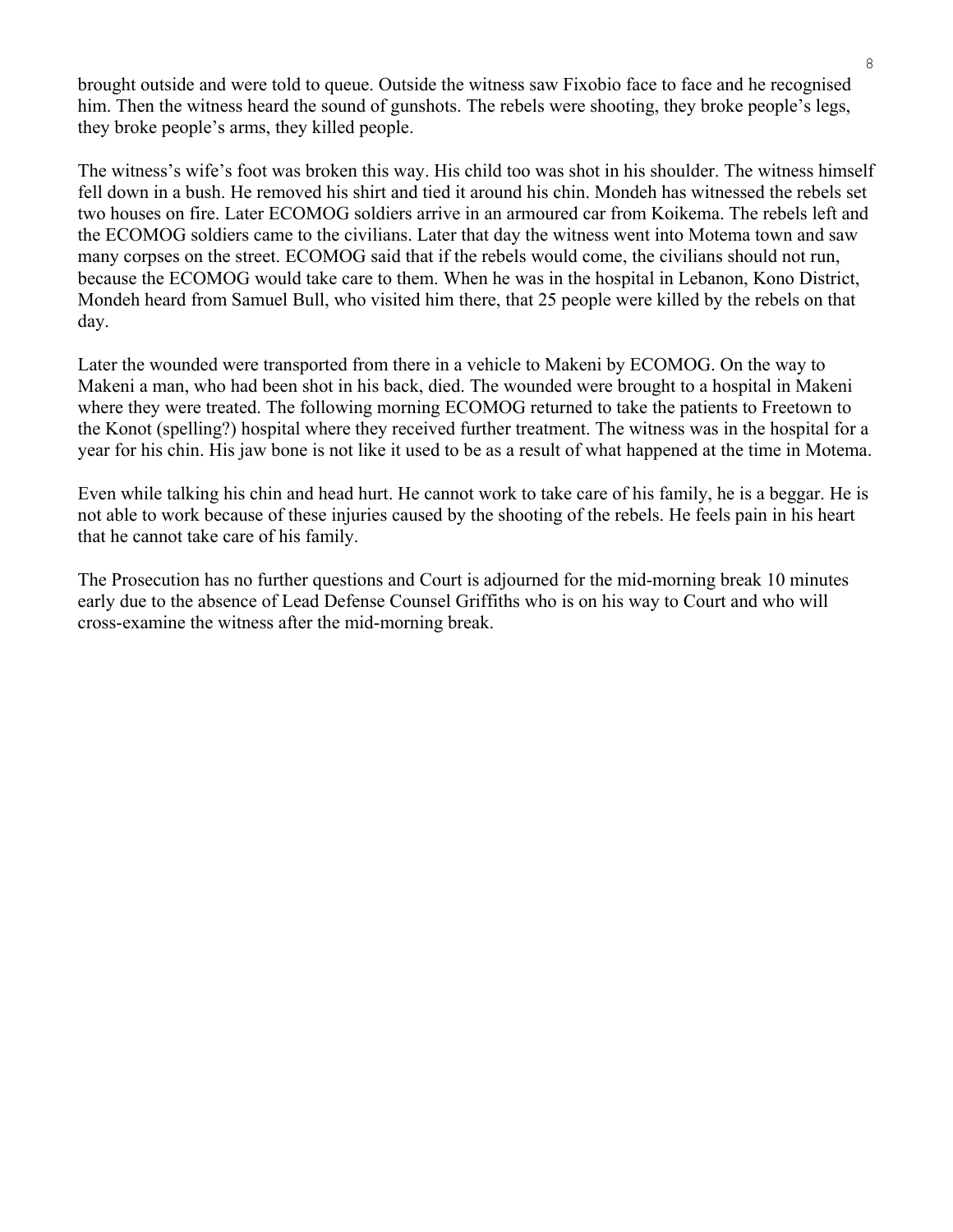

United Nations Mission in Liberia (UNMIL)

### **UNMIL Public Information Office Complete Media Summaries 26 September 2008**

*[The media summaries and press clips do not necessarily represent the views of UNMIL.]*

### **Newspaper Summary**

**Defense Ministry Vows Not to Rescind Decision on Dismissed Soldiers** 

(New Democrat, The Inquirer, The Analyst, The Informer, The Parrot)

• The Ministry of National Defense has ruled out any possibility to reconsidering its decision to dismiss 16 soldiers of the Armed Forces of Liberia. The Ministry reaction follows a meeting the dismissed soldiers held with the Liberia Council of Churches (LCC) seeking the clergies' intervention in the matter. The soldiers were dismissed yesterday for what Defense authorities termed as "gross insubordination." Reports say "disenchanted" soldiers of the 23rd Infantry Battalion of the AFL on Wednesday protested their eviction 0from their air-cooled apartments. The relocation was intended to accommodate more than 500 of their colleagues who had graduated from the Sandi Ware military barracks at VOA.

# **Liberia among Most Corrupt Nations in the World …Cites Transparency Index**

(Public Agenda)

• [sic:] The latest rankings by the Berlin-based watchdog Transparency International (TI), released this week, ranks Liberia 42nd worst in a list of 180 countries on perceived levels of public-sector corruption, an improvement on its 2007 rank of 23rd worst but still showing numerous signs of widespread corruption. Transparency says this year's index "highlights the fatal link between poverty, failed institutions and graft." The ranking measures perceived levels of public sector corruption in 180 countries and draws on surveys of businesses and experts. Compounding the corruption issue is a report in the Christian Science Monitor, this week, headlined: Persistent corruption threatens Liberian stability: Despite President Johnson-Sirleaf's tough rhetoric on the international stage and the country's modest progress in global rankings, there is growing concern back home*."* The article cites among other issues, the ongoing Knuckles-Gate II saga, leading to the cancellation of the Western Cluster agreement and the censure in July of Richard Tolbert, head of the National Investment Commission. Tolbert was cited by lawmakers for illegally granting a tax waiver on a \$150 million investment deal.

#### **Bomb Discovered in Monrovia's Suburb**

(The Inquirer, The Informer)

- An unexploded mortar round believed to have been planted in Barnesville Estate, a suburb of Monrovia, was discovered and unearthed yesterday by soldiers of the United Nations Mission in Liberia (UNMIL). The bomb was discovered near the newly constructed Ellen Johnson-Sirleaf Market opposite Area-B in Barnesville.
- The unexploded mortar round was unearthed by UNMIL soldiers from the Nigerian and Pakistani contingents following the discovery of the object by residents of the Estate. According to Mr. Patrick Russell, owner of the shop where the bomb was discovered, the object has been in front of his shop for several years but did not know whether it was an explosive. Mr. Russell who appeared relieve following the extraction of the mortar round from his shop said though he has been seeing the object at the front of his shop, he only took it to be a rusty iron.

#### **Senate Downplays Supreme Court's Decision….Fails to reinstate Suspended Pro-Temp**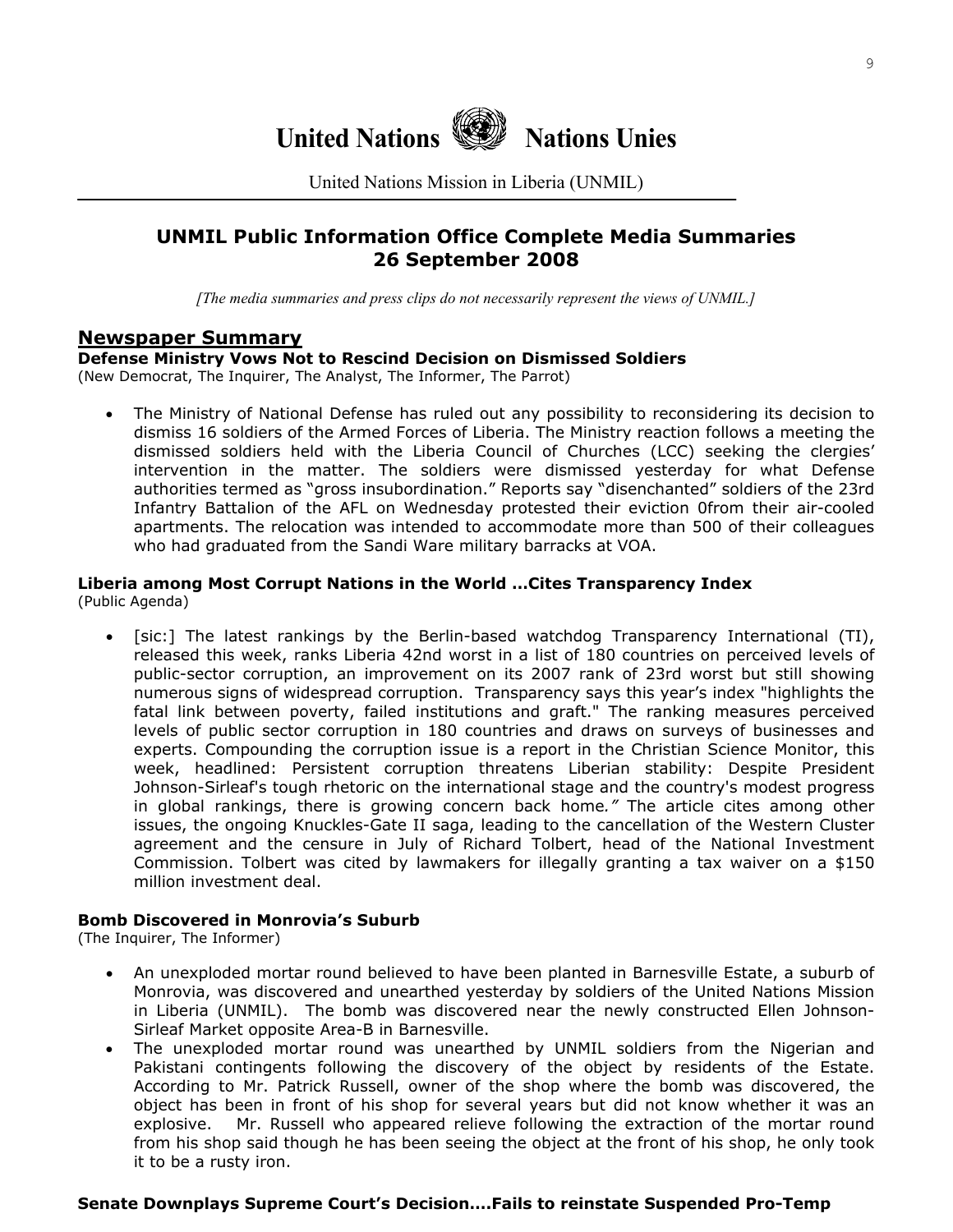(The Analyst, The Inquirer, Daily Observer, Heritage, National Chronicle, The News, Public Agenda)

- The media reports that what appears to be a clash between two branches of the Liberian government is gradually unfolding with the Liberian Senate attempting to ignore the ruling of the Supreme Court of Liberia to reinstate suspended Senate Pro temp Isaac Nyenabo. Justice in Chambers, Jamesetta H. Wolokolie Tuesday ruled in a writ of Prohibition filed to the Supreme Court by the National Democratic Party of Liberia (NDPL) and Senator Nyenabo who was suspended by his colleagues nearly two months ago.
- The Supreme Court at the time issued a stay order and ordered the Senate to return to status quo.
- The Senate however continue to conduct business after unanimously endorsing Senator Lahai Lassanah as acting Pro-tempore. Senator Nyenabo was recently suspended by a resolution of majority of his colleagues for what they described as "gross administrative ineptitude and political patronage."

### **Judge Blasts Journalists, Lawyers …For Report over Kaine's Bail Issue**

(The Inquirer, Heritage, The News, Public Agenda)

- Criminal Court "B" Judge Korboi Nuta has sharply lashed out at journalists for misinforming the public regarding ongoing records of the trial of the case involving Senator Roland Kaine and others which has subsequently been suspended by the Justice in Chambers.
- "Let this go out as a warning to all journalists covering activities in our courts, that while we welcome their medium of informing the public, we think they should do so with the highest degree of professionalism and not allow themselves to be carried away by mere lawyers who are party to a case before any court to just have stories given them without doing all necessary verifications.
- The judge's dissatisfaction apparently grew out of what he termed as a misinterpretation of the court's proceeding during its 37th day sitting which delved into a motion for bail for the detained Senator Kaine. State lawyers later filed a prohibition petition to restrain Judge Korboi Nuta from admitting detained Margibi County Senator Roland Kaine to bail. In a 9 count petition, the prosecution said Judge Nuta proceeded wrongly by granting Kaine's application for bail and at the same time assigning the motion for hearing yesterday.

### **TRC Children Gallery Opens Tomorrow**

(Heritage, The Analyst)

- The Truth and Reconciliation Commission (TRC) and the Ministry of Gender and Development in collaboration with the National Child Protection Network will on tomorrow Saturday launch the Children's TRC gallery.
- Addressing a news conference in Monrovia, the Executive Director of the Action for Greater Harvest (AGHRA), Dee Max Kermayahn said the gallery will be featuring arts, poems and stories of children on their experiences. He said the gallery will also bring together children from the counties expressing the memories of the past, challenges of the present and the hope for the future. TRC Commissioner, Oumou Sylla said the children need to be supported for the growth and development of their future.

# **Radio Summary**

### **Star Radio***(News monitored today at 10:00 am)*

### **New USAID Head Begins Tour of Duty**

- The newly appointed Mission Director of the United States Agency for International Development (USAID), Ms. Pamela White has begun her tour of duty in Liberia.
- Ms. White will direct the expanding mission and the implementation of the recently signed four assistance agreements with government.
- The over US\$80 million assistance package plus implementation of other projects brings the US assistance for Fiscal Year 2008 to over US\$103 million.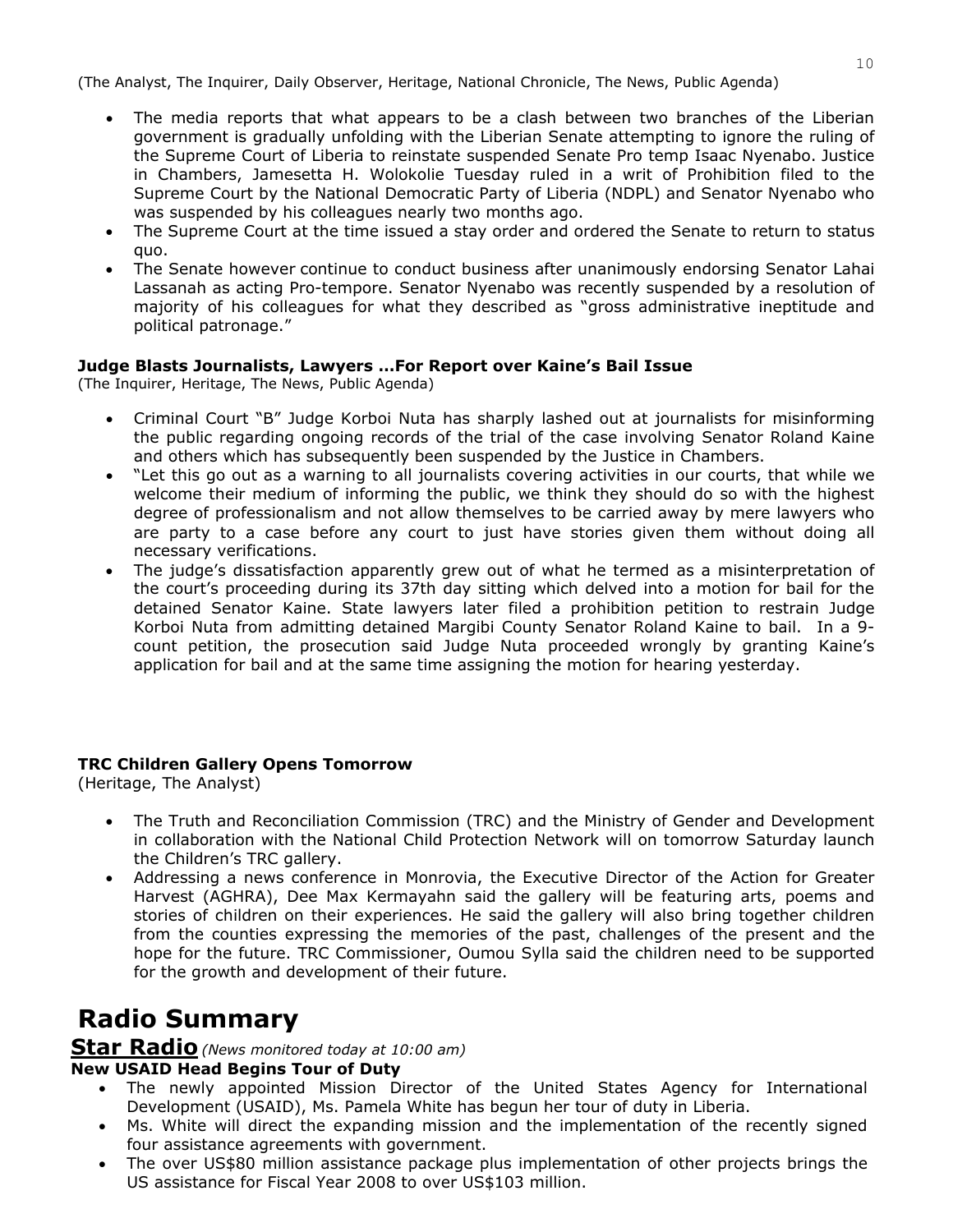• Ms. White comes to Liberia from USAID Tanzania where she served since 2005 and helped the country received one of the largest grants of the Millennium Challenge Corporation.

11

- A USAID release says Ms. White ensure substantial growth of the mission including the start of the President's Malaria Initiative.
- She is also noted, for ensuring the growth of the largest President's Emergency Plan for AIDS Relief program.

*(Also reported on Truth F.M. and ELBC)*

### **Human Rights Watch Welcomes Chuckie Taylor's Trial**

- The New York-based Human Rights Watch says it welcomes the trial of the son of detained former President Charles in the United States.
- Charles MacArthur Taylor, Jr. commonly called Chuckie is to face trial for crimes he allegedly committed when his father was in power in Liberia.
- Human Rights Watch said the trial is significant as the first ever prosecution under a US law that makes it a crime to commit torture anywhere in the world.
- The group argued the trial is also significant as one of the first prosecutions for human rights abuses committed in Liberia in recent years.
- It hopes the case will spark increased focus in Liberia on the need for other prosecutions of the most serious human rights violations committed in Liberia.

*(Also reported on Truth F.M. and ELBC)*

### **Truth F.M.** *(News monitored today at 9:00 am)* **Defense Ministry Appears Resolute on Dismissal of Soldiers**

### **TRC Opens Children Gallery Saturday**

### *Head of Committee to Investigate E-mail Scandal Names Other Members*

- The Head of the special ad-hoc committee set up to investigate the e-mail scandal linking the presidency, Dr. Elwood Dunn has name members of the committee in consultation with President Sirleaf.
- Dr. Dunn named Sister Mary Laurene Browne, Rev. Dr. Herman Browne, and Ruth Doe as members. Others are Bill Frank Enoanyi, Prince Norman and Rev. Dr. James Sele.
- According to a release, the investigation will last for a period of three months and will be conducted nationally and internationally.
- The committee is expected to identify, retrieve and present forensic evidence to truth of falsity of the matter.
- Experts are expected to undertake computer forensic examination of the origin of the e-mail exchanges.

\*\*\*\*\*\*